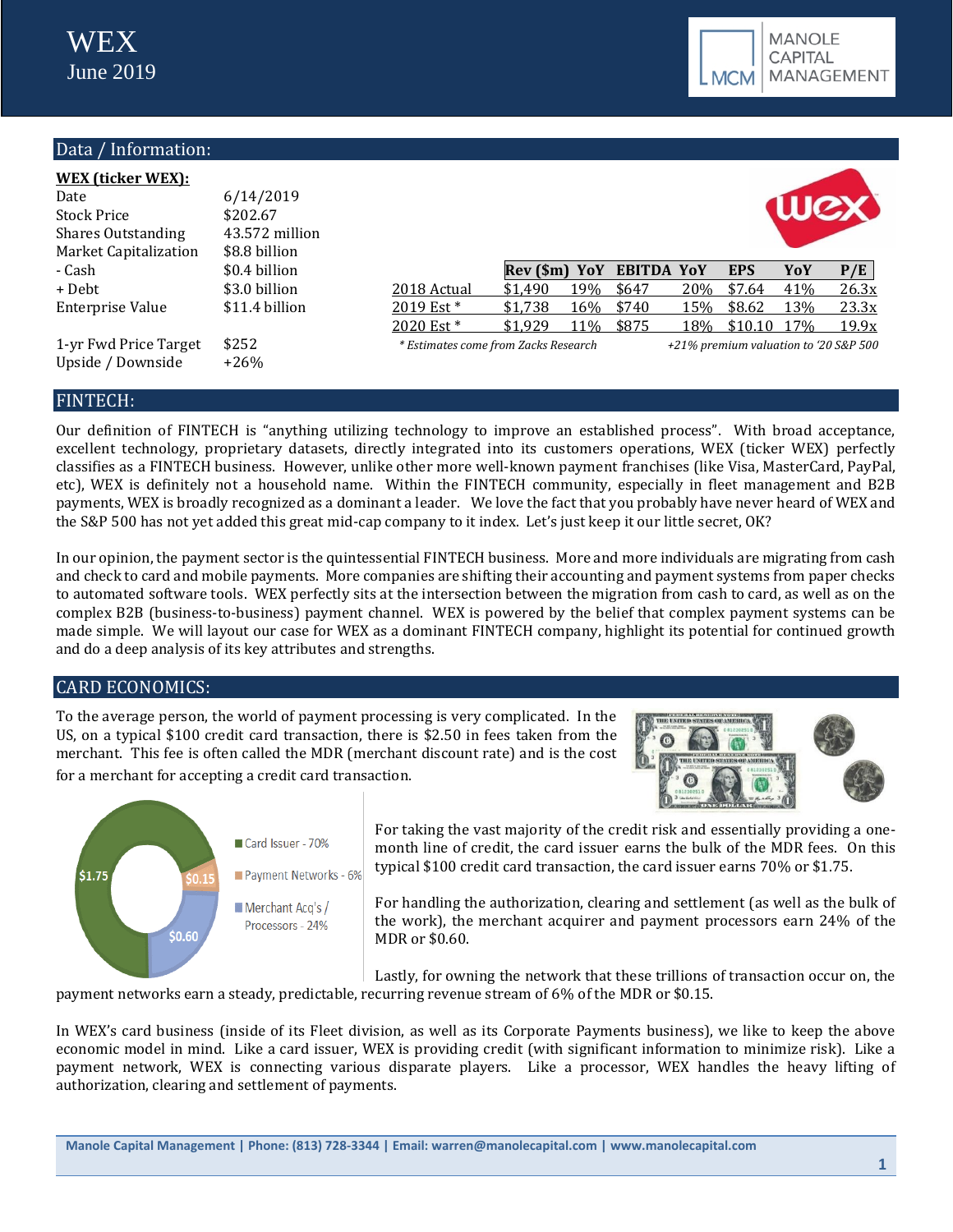



# HISTORY:

WEX is located in Portland Maine and was started in 1983. Its IPO occurred on February 16, 2005 at \$18/share, implying a \$720 million valuation. As the chart shows, WEX has grown tremendously and is roughly 10x its valuation from 14 years ago.

WEX's 5-year revenue CAGR is an impressive 17.5%, with an EPS CAGR of nearly 18%. During the most recent quarter, WEX was able to generate operating income margins over 34%, which is more than 2x the typical S&P 500 company average.





In 7 of the last 10 years, WEX has outperformed the S&P 500 and it is materially exceeding the market in 2019 (up 43% versus 16%).

While WEX's execution and track record is impressive, we always strive to look forward and anticipate, as opposed to pay for prior performance. Each company and stock specific analysis must make the case for owning a stock looking forward. We believe the outlook for WEX is bullish.

## OVERVIEW:

Quite simply, WEX's mission is "to put control into the hands of their customers". As customers transact, WEX looks to connect the payment with data and technology. By understanding the needs of its customers, WEX is able to provide significant information and value add. WEX operates in over 10 countries, in more than 20 currencies through 4,800+ global employees. WEX helped process over \$74 billion of transactions and generated over \$1.4 billion in annual revenue in 2018. WEX has a number of unique competitive advantages (technology, brand, innovation), which we will address in detail.

#### **Revenue Mix:**

WEX reports four revenue lines on its Income Statement:

- 1) Payment Processing
- 2) Account Servicing
- 3) Finance Fees
- 4) Other

# **REVENUE MIX**

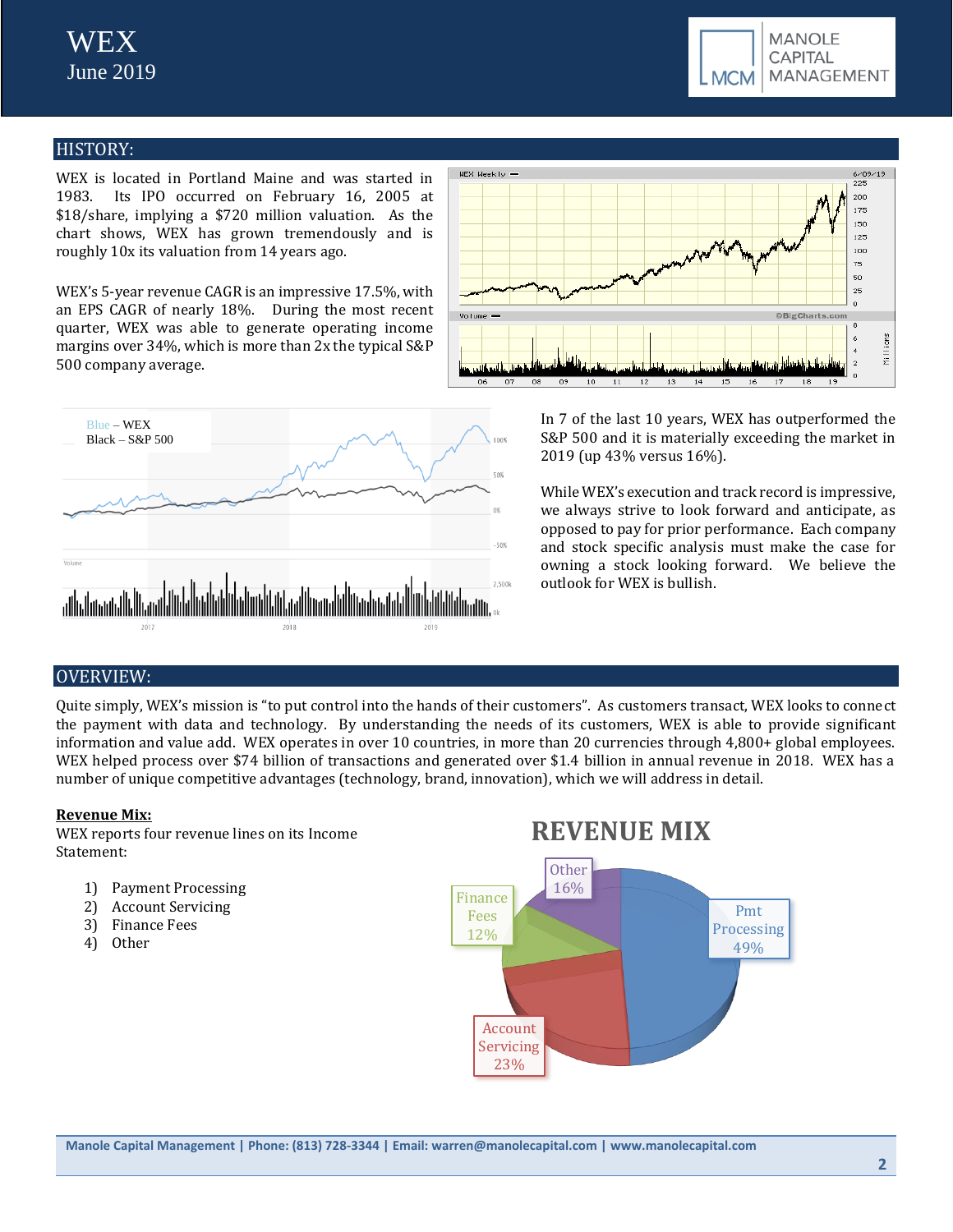

# DIVISIONS:

## **Revenue by Segment:**

WEX operates three distinct divisions:

|                          | % of WEX Total: |               |                |  |  |  |  |
|--------------------------|-----------------|---------------|----------------|--|--|--|--|
| <b>Division (1g'19):</b> | Revenue         | <b>EBITDA</b> | <b>Margins</b> |  |  |  |  |
| 1) Fleet Solutions       | 61\%            | 61%           | 52.4%          |  |  |  |  |
| 2) Travel & Corp Pmts    | 21\%            | 22%           | 52.7%          |  |  |  |  |
| 3) Health & Benefits     | 18%             | 17%           | 49.5%          |  |  |  |  |



## FLEET SOLUTIONS:

*Fleet Solutions* provides payment and transaction processing services for the needs of commercial and government fleets. Fleets can be small, medium and large customers or over-the-road, long haul businesses. At the end of the  $1<sup>st</sup>$  quarter of 2019, WEX fleet cards covered more than 13.1 million vehicles, but this represented less than 10% of the addressable fleet market. During 2018, one of the nice fleet additions was the US Post Office, adding 220,000 vehicles. Other examples of client wins are NFI, Knight Transportation, Schneider, Bennett, Daseke, KllM, Verizon, US Department of Homeland Security, Werner Enterprises, Fed Ex, Roadrunner, Transport America, Crete Carrier and Duke Energy.

In our opinion, the key metrics to monitor are:

- # of Purchase Transactions
- Fuel gallons pumped and avg transaction equaling per gallon
- Net payment processing rate
- Average US fuel price per gallon of \$2.67
- Net late fee rate

The power of WEX's Fleet business is its seamless, data driven technology. It allows businesses to take back control of their growing fleets, and provides critical portfolio risk and operational capabilities. Its technology delivers flexible, scalable and reliable information. By leveraging WEX's core platform, businesses can adequately manage their fleet and all of their expenditures.

WEX owns its own proprietary payment network that is accepted at over 160,000 locations in North America. Examples include BP, Citgo, Chevron, Shell, Conoco, Exxon and Mobil. WEX creates direct payment terms with these merchants and provides discounts for its fleet customers. WEX's robust data capabilities allow its customers to get comfort that transactions are secure and error free.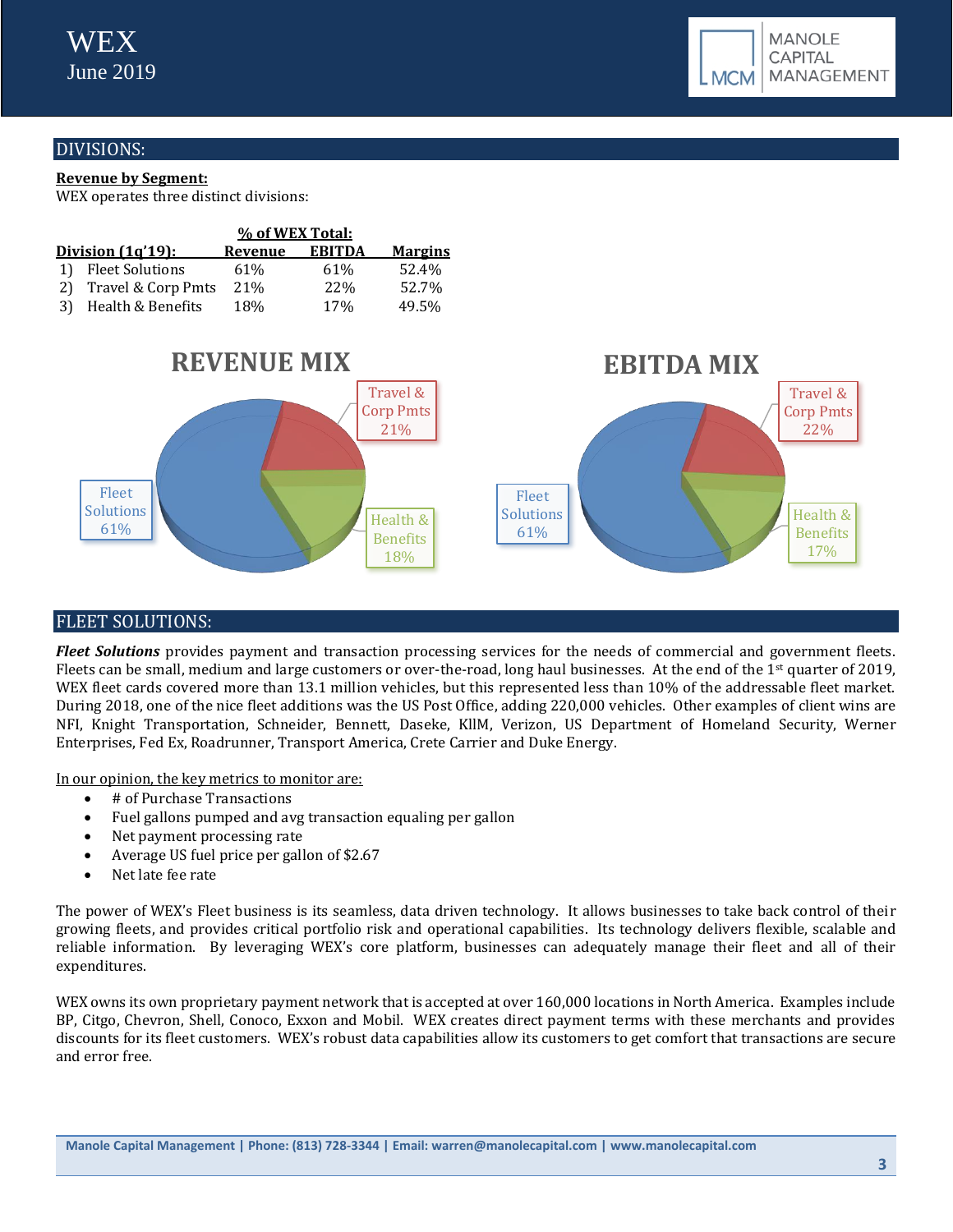



Example of a typical WEX Fleet transaction:

- 1) Driver inserts his/her corporate card
- 2) The WEX network captures the purchase transaction amount and additional data
- 3) WEX then approves the transaction and pays the merchant over the next 10 days (timing varies)
- 4) WEX receives payment from its customers over the next 25 days (credit mgmt., bank funding)
- 5) The fleet gains significant information about their transactions and generates material cost savings

Within this segment, WEX generates its revenue by processing payment transactions for its clients. While we do not want to get too technical in how fuel payment transactions occur, we thought it might be helpful to discuss a few different customer options. We will try to simplify the complicated. While WEX states that the majority of its revenue is based on a percentage of the aggregate dollar amount of the customer's purchase, there are sometimes fixed amounts added to transactions.

Clients could also choose "*Cost Plus"* pricing model*,* which is directly tied to fuel price spreads. If we assume a fuel price of \$2.86 per gallon, WEX would add a \$0.05 markup to arrive at \$2.91 per gallon. Also, a client can choose to have a "*Percentage Discount"* methodology. Wholesale prices tend to decline faster than retail prices, but this model is directly influenced by the price of fuel. In this example, \$3.00 is charged, with the client getting a \$0.09 discount to come to that same \$2.91 per gallon. Some clients might prefer *"Fixed Fee"* pricing, which is not influenced by fuel price changes and simply adds a fixed fee to each transaction. This would look like \$2.91 getting charged, with the client paying a \$0.09 fixed fee. So, customers can choose whichever pricing model they desire. From WEX's perspective, each transaction is incrementally more and more profitable, regardless of which methodology is used. For WEX, the name of the game is to drive transactions and volumes over their scalable platform. In addition to payment processing revenue, WEX can also earn account servicing and finance fees too.

The total addressable market, in terms of revenue opportunity, is roughly \$10 billion. It is estimated that 35% of the total US commercial vehicle market does not have a fleet card. Over the next several years, the fleet market should continue to grow in the low-to-mid single digits, with especially strong growth in certain international markets. To deliver this growth, WEX plans on increasing wallet share of non-fuel spend, stealing additional market share and scaling its international presence.

#### **Positive Catalysts:**

The biggest opportunity and positive catalyst for WEX is the conversions of the Shell and Chevron portfolios. These are two of the largest oil company portfolios in North America and WEX now has 9 of the Top 10 big oil portfolios on its platform. Their transition to WEX will have a meaningful impact on revenues, margins and profits, in both 2019 and 2020. In our opinion, these two conversions have been the primary focus on WEX management, especially their *Fleet Solutions* team.

During the 1st quarter of 2019, the Shell portfolio was converted and completed. Shell volumes are currently "in line" with WEX projections and they should ramp throughout the year. By the end of the 2nd quarter of 2019, Chevron is slated to be finished. We believe this can become a positive catalyst for WEX. To quote CEO Smith, on WEX's  $1^{st}$ quarter conference call, "the successful and timely conversion of both Shell and Chevron remain our primary short-term focus. I'm happy to report that both conversions are progressing on schedule."



The Street understands that successfully implementing both Shell and Chevron are the single most important items for WEX to accomplish. Besides kickstarting growth, there is an imbedded margin lift associated with these program integrations. WEX takes on significant costs to convert the portfolios and integrate these brands onto their platform. These costs are upfront, before WEX has an opportunity to get all of the revenues and profits associated with the new business. As WEX progresses through 2019, we anticipate it will surprise to the upside, on both the revenue and margin side of the equation. Management has framed the impact of these two portfolios equating to a full-year revenue lift of between \$60 and \$70 million. On a full runrate basis, these two portfolios should translate into roughly \$800 million in payment processing gallons. As these clients and volumes ramp, WEX should see positive growth, and especially rising operating margins.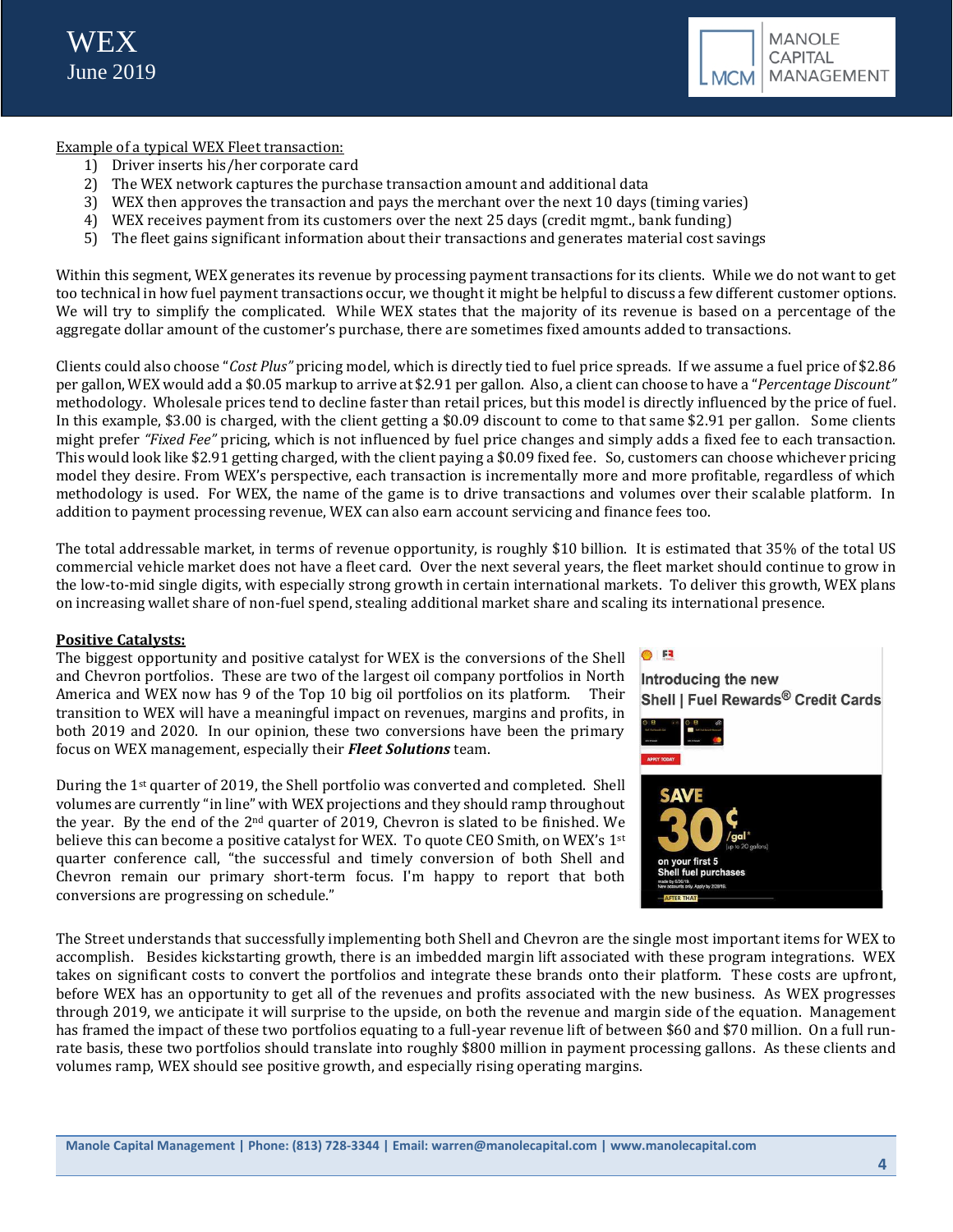



Also, this division highlights WEX's "BIG data" play. There is no doubt that the Street is attracted to the growing influence of big data. Those companies that can help customers harness vast amounts of information are reward with healthy multiples. Data collecting and collating will continue to be a crucial element across all of WEX's divisions. WEX can break through this massive amount of information with its *ClearView* analytics and reporting software. This software helps fleet managers by providing digestible, actionable insights that help them successfully maintain budgets, improve performance, find cost savings and spot red flags.

# TRAVEL & CORPORATE SOLUTIONS:

*Travel & Corporate Solutions* segment essentially focuses on business-to-business payments (B2B), but we view this sector as two distinct entities. In fact, over the next several years, we would not be surprised to see WEX management split these two businesses into separate divisions.

The *Travel business* works with OTA's (online travel agencies), Corporate Travel Managers and Travel Wholesalers. This business is in 210 countries and handles payments in 21 different currencies. While offline travel bookings are fairly flat, the vast majority of growth is being generated online. Global travel booking volume is expected to continue to grow and eclipse \$1.5 trillion by 2021. The total addressable market size of the *Travel* business is in the high \$20 billion range, while WEX is currently under \$2 billion (less than 10%).

Example of a typical WEX *Travel* transaction:

- 1) A travel company makes a reservation (for its consumer) and receives payment
- 2) The travel company requests a VCN (virtual card number)
- 3) This is a 1x, single use card number that provides security and global acceptance
- 4) WEX provides credit and the supplier charges the VCN
- 5) The transaction reconciles automatically
- 6) The travel company and WEX settle the transaction

WEX's virtual card solution has several key benefits. Not only is it deeply integrated with online platforms, but it has automated reconciliation, significant fraud protections and the capability to globally issue and fund. The VCN might be getting a little too technical for this research note, but WEX has found that moving to virtual payments allows its customers and suppliers several distinct advantages. With VCNs, clients get faster payments, easier reconciliation (across borders) and detailed and improved analytics. We like how WEX handles virtual cards, but also that it has a strong background in all types of cards, from purchasing cards to T&E cards to payroll cards.

The *Corporate Payments* business is quite different from *Travel* and we believe it is more akin to a B2B platform. WEX provides its customers (corporations, financial institutions, etc) with processing solutions that simplify their payments process. By providing transaction-level information on accounts payable, clients have significantly more insight into their cash flows.

WEX's core offering is to optimize payment workflows, for both buyers and suppliers. Regardless of business vertical or size, WEX's goal is to eliminate the pain point of payments. By utilizing WEX's services, businesses can minimize the operational burden associated with payment reconciliation and processing. Businesses appreciate WEX's security features and love getting off of their dated in-house legacy systems. This segment allows businesses to centralize purchasing, simplify complex supply chain processes and eliminate the paper check writing associated with traditional purchase order programs. As a component of WEX's product suite, it offers electronic payments and corporate cards. The benefits of WEX's electronic payments solution is that it is fully integrated into a company's payables / processing platforms.

WEX markets to commercial and government organizations, and it uses existing open-loop (i.e. Visa and MasterCard) networks. WEX sells directly to large corporate business and it works with various financial institutions (FI) and AP/vendor management partners to reach SMBs. On the FI front, WEX has spend volume in excess of \$25 billion with clients like American Express, PNC, Key Bank, Regions and Commerce Bank. On the partnership front, WEX has spend volume over \$5 billion, with clients like Bill Go, MDSL, DIY and Pay Clearly.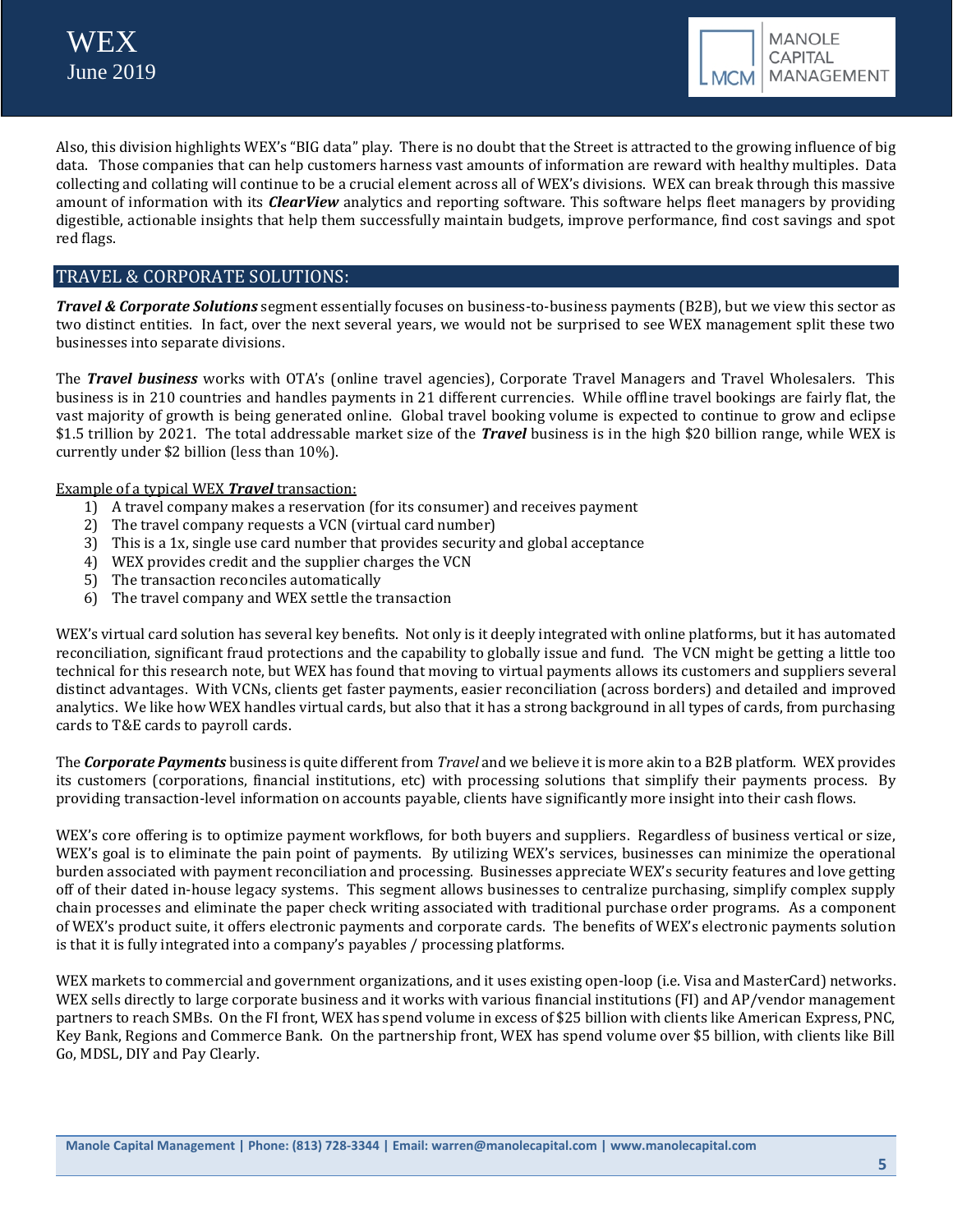

Looking back to our diagram on page 1, WEX acts and looks like all three components of a card transaction. It manages the card issuing, transaction authorization, clearing, settlement and statementing. It essentially combines the heavy lifting of the merchant acquiror and processor, with the credit of a card issuer and bank. Plus, WEX operates its own closed-loop payment network, so it even has similarities to a Visa or Mastercard.

The key metrics to monitor are:

- Purchase Volume
- Interchange Rate

## **Positive Catalysts:**

There is no questioning that B2B is "hot"! At recent conferences, both Visa and Mastercard have made huge announcements focusing on the B2B market. In addition, both networks have made acquisitions to increase their exposure to the growing B2B opportunity. We expect these two large franchises to attack this large, untapped market, but expect WEX to compete in its specialty.

Within its June upgrade note, Goldman Sachs highlighted how the B2B sector is a massive \$130 trillion market, with an annual revenue opportunity of \$1 trillion. We would caution using this whole B2B market as WEX's opportunity. Goldman is factoring in all payment processing, cross border transactions, working capital solutions, accounts payable / receivable and supply chain automation. There is plenty of opportunity, inside of this smaller niche, for WEX to succeed. For example, we would prefer to see WEX focus on accounts payable and not waste its resources and time on accounts receivable or merchant financing. We would prefer to stay out of those segments.

From a macro perspective, there is no denying that the US B2B market is accelerating away from checks and towards electronic commercial payments. We believe the total addressable market, in terms of US electronic commercial payments, is roughly \$9 billion. Estimates are looking for this B2B payment market to essentially double, to \$18 billion, by 2021.

## HEALTHCARE & EMPLOYEE BENEFITS:

*Health & Employee Benefit Solutions* segment involves healthcare payment products, as well as a SaaS (Software as a Service) platform. In the complex healthcare marketplace, WEX provides consumer-directed payments. It has relationships with approximately 343,000 employers with a reach of 28 million consumers. Over 500 companies in the Fortune 1000 are WEX Health Cloud platform customers. WEX's platform sits in between customers, employers, and government programs and on the other side are healthcare providers, carriers and payees. This segment's revenue is generated primarily from monthly SaaS fees, as well as interchange fees from customer spending on health savings accounts, debit cards and reimbursement accounts. WEX has an impressive 97% revenue retention rate.

The key metrics to monitor are:

- Purchase Volume
- Average number of SaaS accounts

The total annual cost of healthcare, for an American family, has dramatically increased over the last decade (in 2018 it is roughly \$28k). With 10,000 Baby Boomers retiring every day, the healthcare dilemma continues to present an interesting challenge. The total addressable market, in terms of revenue opportunity, is roughly \$2.5 billion. Over the next several years, the Health & Employee Benefits market should grow in the low-to-mid-teens.

## **Positive Catalysts:**

Unlike the catalysts we listed above, sometimes time can heal a wound. The US has displayed solid mid-teens growth, and is the clearly the star of the *Healthcare* business. However, inside of *Employee Benefits*, Brazil has been a headwind (and headache). In Brazil, WEX offers a pay day advance benefits product through employers. While it is less than 2% of WEX's total revenue, Brazil has been volatile. Management is hoping a price cut could spur growth, but time will tell if this fixes the problem.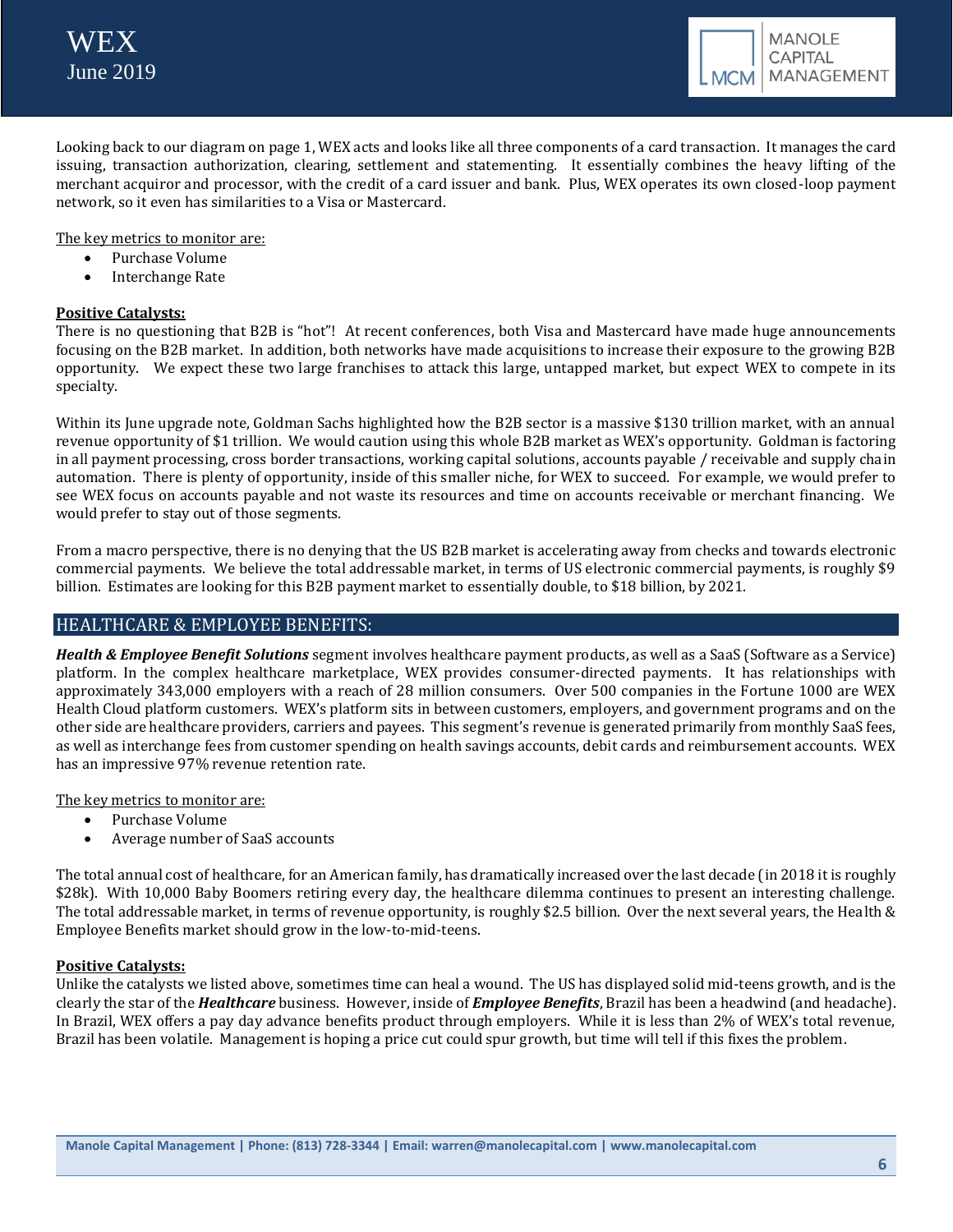



The positive catalyst is that Brazil is beginning to anniversary (12-months of being a nuisance). Starting in the 2nd half of 2019, year-over-year growth in *Employee Benefits* won't feel the pain of this troublesome business. Quite simply, time passing will allow this Brazilian business to go from a drag or headwind, to an issue in the rearview mirror.

## RECENT RESULTS:

- On the 1<sup>st</sup> quarter 2019 conference call, CEO Smith said 2019 "is shaping up to be a milestone year"
- Total revenue increased 8% YoY (year-over-year) to \$381.9 million, exceeding Street estimates
- Quarterly earnings also exceeded Street expectations
- Management raised its 2019 guidance for both revenue and earnings growth
- *Fleet Solutions* grew revenue by only 1% YoY, but it was negatively impacted by fuel prices
- The average number of vehicles serviced increased by 14% to 13.1 million vehicles
- Total fuel transactions processed increased by 5% to 115 million
- Total # of gallons pumped were over 3 billion, up 5% YoY, at an average price of \$2.67/gallon
- *Travel & Corporate Solutions* grew revenue by 22% YoY
- Purchase volumes grew by 6% to \$8.4 billion
- The interchange rate grew by  $+15$  basis points to 0.71%
- *Health & Employee Benefits Solutions* grew revenue by 19% YoY
- Software-as-a-Service (SaaS) grew to 12.7 million accounts, up by 18% YoY
- The US healthcare business generated revenue growth of 31% YoY

WEX understands how to "play the game", in the sense of providing achievable financial targets and guidance. The ultimate goal is to consistently "beat and raise" results, which will boost a stock higher and higher. Looking at 2019, WEX expects revenue to grow by in the range of \$1.705 billion to \$1.745 billion, representing 14% to 17% annual growth. One the earnings front, management expects results in the \$9.10 to \$9.50, representing 19% to 24% annual growth.

## ORGANIC INVESTING:

We believe free cash flow (FCF) is the most important financial metric to calculate and monitor for any business. Our WEX calculation of FCF takes operating cash flow, then adjusts for changes in deposits and then factors in depreciation, amortization (excluding purchase intangibles) and capex (capital expenditures). After some quick math, our version of FCF equals \$274 million in 2017 and \$362 million last year (over 30% year-over-year growth). Looking forward, we believe FCF at WEX could soon approach \$500 million.

There are numerous *uses* of FCF, which we think differs by industry, opportunity and management opinion. Priority #1, at least for WEX, is to invest back into its own business. Their goal is to generate long-term organic growth. To improve performance and increase product development, WEX adopted a cloud first development process and began integrating its operations and platforms with cloud-based technology. This is just one R&D initiatives that WEX has deployed. It also has a Blockchain plan, to utilize the distributed ledger solution to transform its payment workflow, and increase both transparency and security. WEX also has plans to develop machine learning and important AI programs. On the mobile front, WEX is beginning to replace traditional payment methodologies and bring real-time transfers to mobile and connected devices. Lastly, WEX is experiencing an explosion of Big Data, cloud computing and storage benefits. It has an enormous amount of transaction level data and WEX is striving to take this information and re-package it for the benefit of their customers. For example, one WEX client recently said, "I don't need 10,000 rows of data. I just want WEX to tell me what I need to know."

Internally developing a software stack is costly and does not have an immediate ROI (return on investment). These technology investments (our version of R&D) should help automate payment flow. Investors must have a long-term perspective and give management teams enough time to let their game plan unfold. These investments are costly in the short-run, but will pay huge dividends for shareholders in 2020 and beyond.

In August of 2017, we wrote a research note titled ["How Global Payments Changed the Merchant Acquiring Business".](https://docs.wixstatic.com/ugd/43315f_f7171a55dc4e4ab2aaae105f99c5adbb.pdf) We wanted to highlight how GPN transformed the merchant processing business, with a small acquisition made five years earlier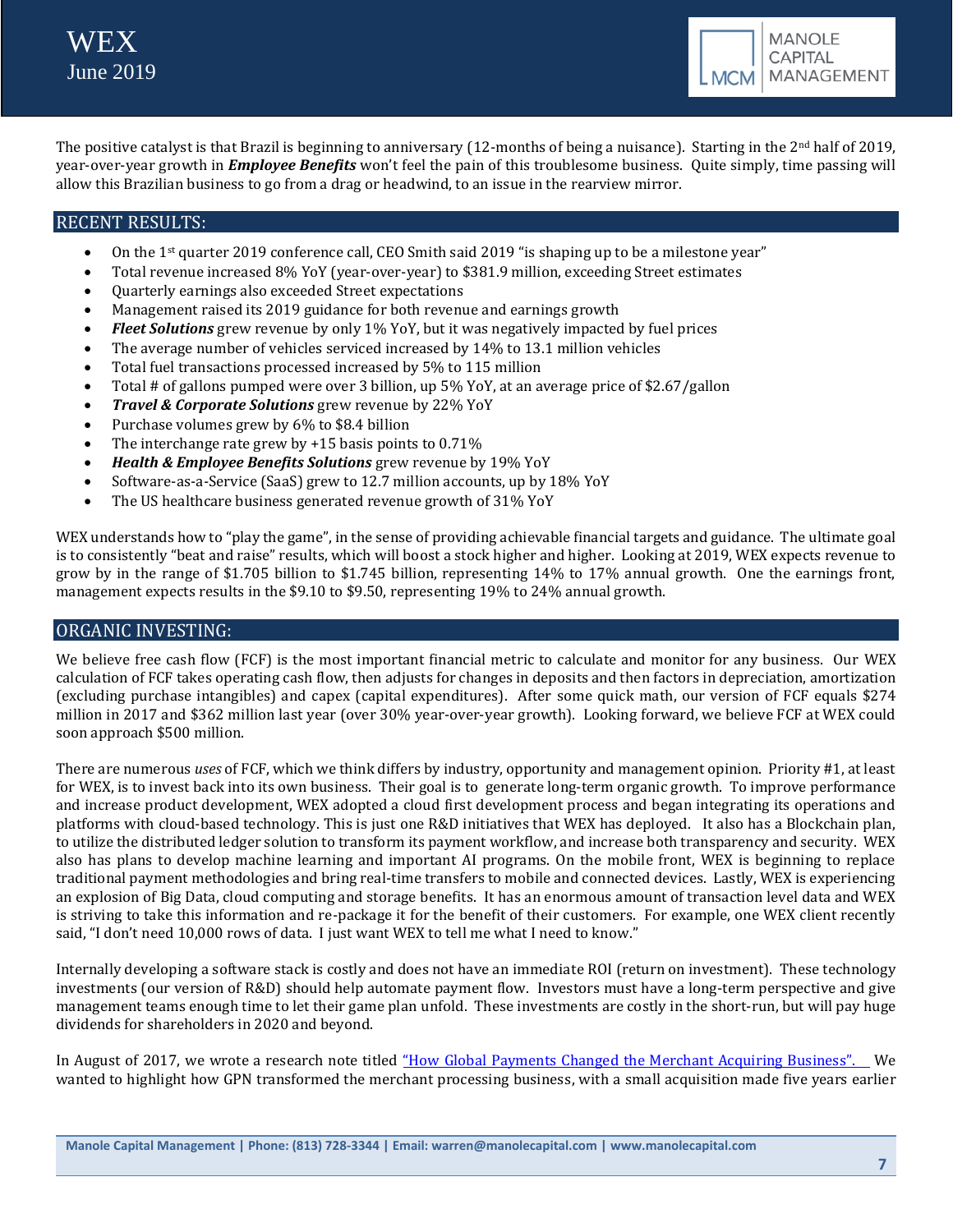



(in August of 2012). Just like GPN focused on acquiring ISVs (integrated software vendors) to permanently changed the payment landscape, we believe WEX's investments will payoff down-the-road.

Next, management can use its excess FCF to make acquisitions (discussed on the next page), paydown debt, buyback stock and/or pay a dividend. Historically, WEX has not been an aggressive buyer of their own stock. The Board and management must believe its organic investments (and acquisitions) are a better use of cash. As of now, WEX does not pay a dividend. We believe a modest  $\sim 1.0\%$  dividend yield could easily be enacted, especially with the impressive free cash flow of this business. While nobody will get rich off a modest 1% dividend yield, there are certain investors that require some yield, in order to invest. Lastly, WEX can paydown debt. Historically, WEX de-levers by roughly 0.50 to 0.75 turns a year. Management targets a leverage ratio of 2.5x to 3.5x EBITDA, but it currently stands at 4.0x. Over the next several quarters, we anticipate WEX using a modest amount of FCF to paydown less advantaged debt. By getting into their desired leverage range, management will have the capacity to bring on additional accretive deals. Speaking of acquisitions….

## ACQUISITIONS:

In the FINTECH space, there has been numerous very large transactions this year. In January, Fiserv (ticker FISV) acquired First Data (FDC). Then in March, Fidelity National (ticker FIS) acquired Worldpay (ticker WP), formerly Vantiv (ticker VNTV). Then in May, Global Payments (ticker GPN) merged with Total System Solutions (ticker TSS). These three massive deals have made 2019 one of the busiest years ever for FINTECH transactions. We were involved and owned all six of these companies, so 2019 has been quite good. However, we actually prefer the "tuck in" strategy versus these mammoth acquisitions. This is something that Les Muma, former CEO of Fiserv, essentially coined in the 1990s. Instead of making huge, costly deals, with tons of integration headaches, FISV was legendary at doing smaller "bite sized" deals. We believe it is smarter to make smaller deals (of companies nobody has ever heard of) that more importantly, can easily get "tucked into" your organization. We prefer WEX follows Les Muma's transcript, rather than making a massive splash in the M&A market.

In addition to organic growth, WEX is executing a steady and solid M&A strategy. While WEX consistently seeks to grow its organic growth opportunities, it does have a solid acquisition track record. Throughout WEX's history, the company has made several acquisitions to enhance its scale and differentiate its offerings. We just discussed the important integration of the Shell and Chevron portfolios. The Shell win was just for new accounts and WEX chose not to purchase their legacy portfolio. However, WEX brought Chevron onboard and did acquire their legacy portfolio for \$223 million. We believe that WEX performed a detailed analysis of each firm's existing book of business. WEX was flexible and successfully brought both portfolios on-board, with only 1 of the 2 needing to be "acquired".

WEX recently acquired Noventis, an electronic payments network and bill payments provider. Specifically, this deal should expand WEX's reach as a corporate payment supplier and provide more channels into financial institutions. Back in March, WEX spent \$425 million to acquire Discovery Benefits (DBI), an employee benefits administrator to over one million consumers across all 50 states. WEX knows DBI well and has been a partner of theirs for over 10 years. DBI offers account administration and healthcare services through its unique and proprietary technology platform and it should nicely fit into WEX's *Healthcare* division.

Also, in March, WEX announced its plans to purchase the European fuel card business from EG Fleet. EG Fleet's "G Fuel Card" brand has over 200,000 cars in the Netherlands, France, Belgium and Luxembourg. This transaction should strengthen WEX's presence and capabilities in a few European markets. These transactions, and the on-boarding of the Shell and Chevron portfolios, has kept management busy. However, we expect WEX to continue to add smaller businesses during the year and they claim that their deal pipeline is "very full".

## COMPETITION:

Looking at the typical US credit card transaction (on page 1), WEX's business has similarities to card issuers, payment networks as well as processors. On the Fleet business, WEX's most logical and closest competitor is FleetCor (ticker FLT). Both stocks, as of this writing (mid-June 2019) are up roughly 45% this year. Owning both companies (which we have), has been a great decision.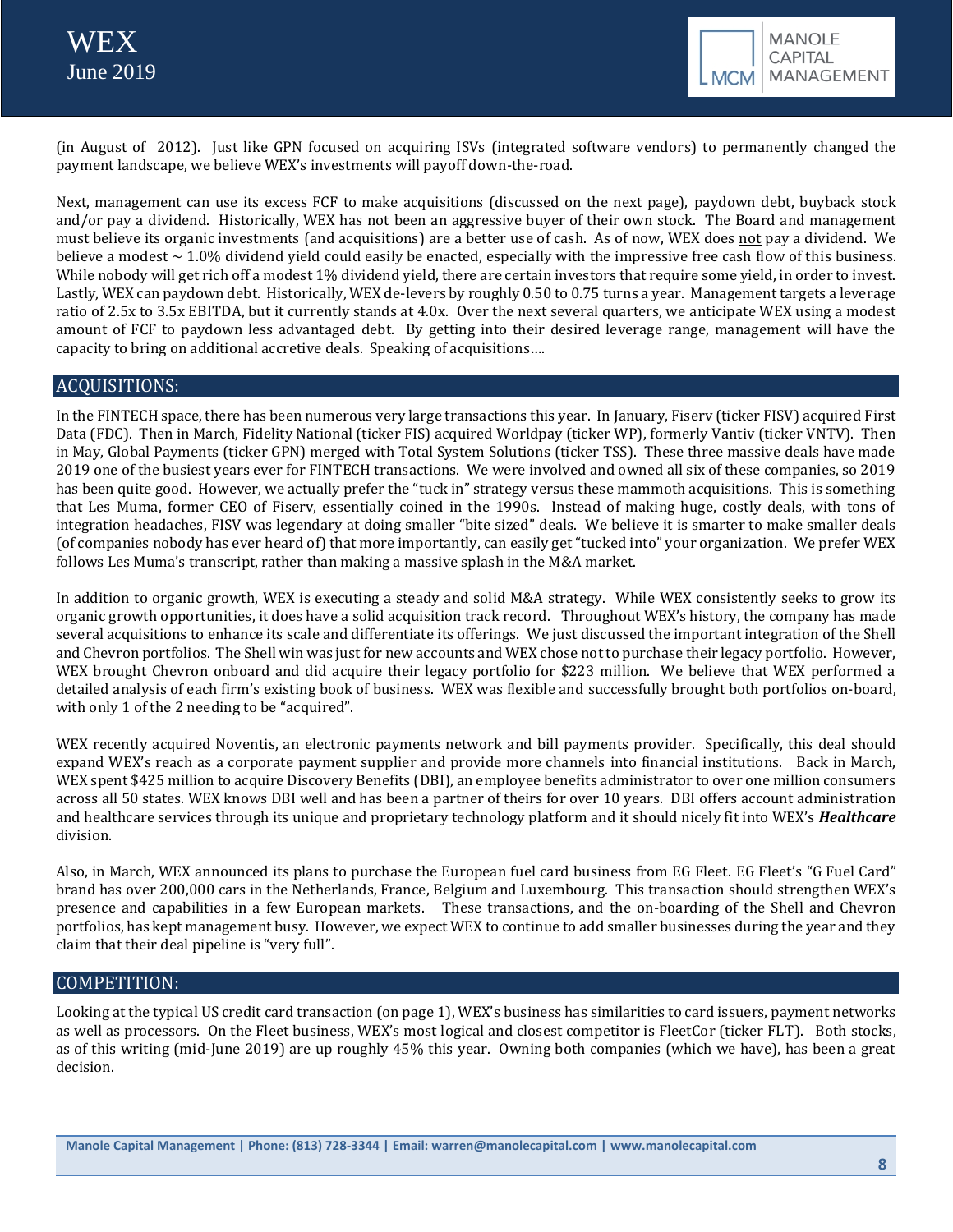



As the chart shows, over the last 5 years, WEX and FLT have essentially traded in lock-step with each other. *Fleet Solutions* is WEX's largest division and it represents 61% of revenue and EBITDA (as of the 1st quarter of 2019). EBITDA margins in this division are an impressive 52.4% versus FleetCor's 54.7%.

We appreciate that FLT provides the Street with significantly more information and insights into their fleet. For example, FLT reports operating margins by region (North America versus Intl') and breaks down its metrics by fuel cards, corporate payments, tolls, lodging, as well as gift cards. FLT differentiates its revenue mix



into *Customer* versus *Merchant* fees. Inside of *Customer Fees*, FLT lays out processing revenue, program dues, late fees, and finance charges. Within *Merchant Fees,* FLT shows discount / fuel fees, fuel spread revenue and program charges. By providing statistics into transactions, revenue per transaction, organic growth rates, and margins, analysts and investors can properly estimate future results. Selfishly, from a modeling perspective, we would like to see WEX "open up the kimono" a little bit more. That being said, there can be no doubt that these two businesses dominate the fleet management industry. In our opinion, they are clearly the #1A and #1B in the fleet sector.

Over a three year period, WEX has slightly exceeded FLT's performance. We would attribute this to several factors. One, FLT is much more of a pure play on the Fleet business, while WEX has more diversification and exposure to other areas (primarily travel and healthcare). Also, we would be remiss if we did not highlight the Street's different perspective of their CEOs. We do not want to place much credence to a recent negative article written by Citron Research, as we believe it is materially flawed on some of its accusations and conclusions. However, the author did highlight a widely recognized Street-wide viewpoint. Certain investors have a less-than-positive opinion of FLT's CEO Ron Clarke, while WEX's CEO Melissa Smith gets nothing but rave reviews from the buy and sell side community. In our opinion, the perception (whether it is true or not) of Smith versus Clarke has had some impact on their respective stock prices. Speaking of management….

## MANAGEMENT:

We recently did a quick Google search for the number of women that lead large, US companies. Using the S&P 500 as our benchmark, there are unfortunately only 26 women that hold the CEO title. [Click here](https://www.catalyst.org/research/women-ceos-of-the-sp-500/) to see the Catalysts article listing women CEOs' in the S&P 500. At only 5% of the S&P 500, women CEO's are still not equally represented at the top of US businesses.

We have met WEX's CEO Melissa Smith several times and believe she is an excellent leader. She continues to get the best out of her team, and she articulates WEX's differentiated business model quite well. CEO Smith joined WEX in 1997, as a senior financial analyst in their global corporate payments group. She worked her way up the corporate ladder, including roles as CFO and President of the Americas. She spearheaded WEX's successful IPO in 2005 and shows no signs of slowing down. She has received numerous awards: Mainebiz's "Women to Watch", PYMNTS.com's "Most Innovative Woman in Payments" and PaymentSource's "Most Influential Woman in Payments".

We believe Melissa Smith is a major asset for WEX and her skills stand on their own merit, regardless of her gender. We believe that more companies would be better equipped to handle and manage complex business environments, if they had more females in senior leadership positions (whether as CEO or on their Board of Directors).

## VALUATION:

We utilize multiple valuation techniques to build out our 1-year price target. We will blend our P/E and EV (enterprise value) to EBITDA valuation analysis to create a price target a year out. We focus on FCF, but often have issues with straight DCFs (discounted cash flow) models. Why? Because changing a quarter a point in a discount rate or the terminal growth rate can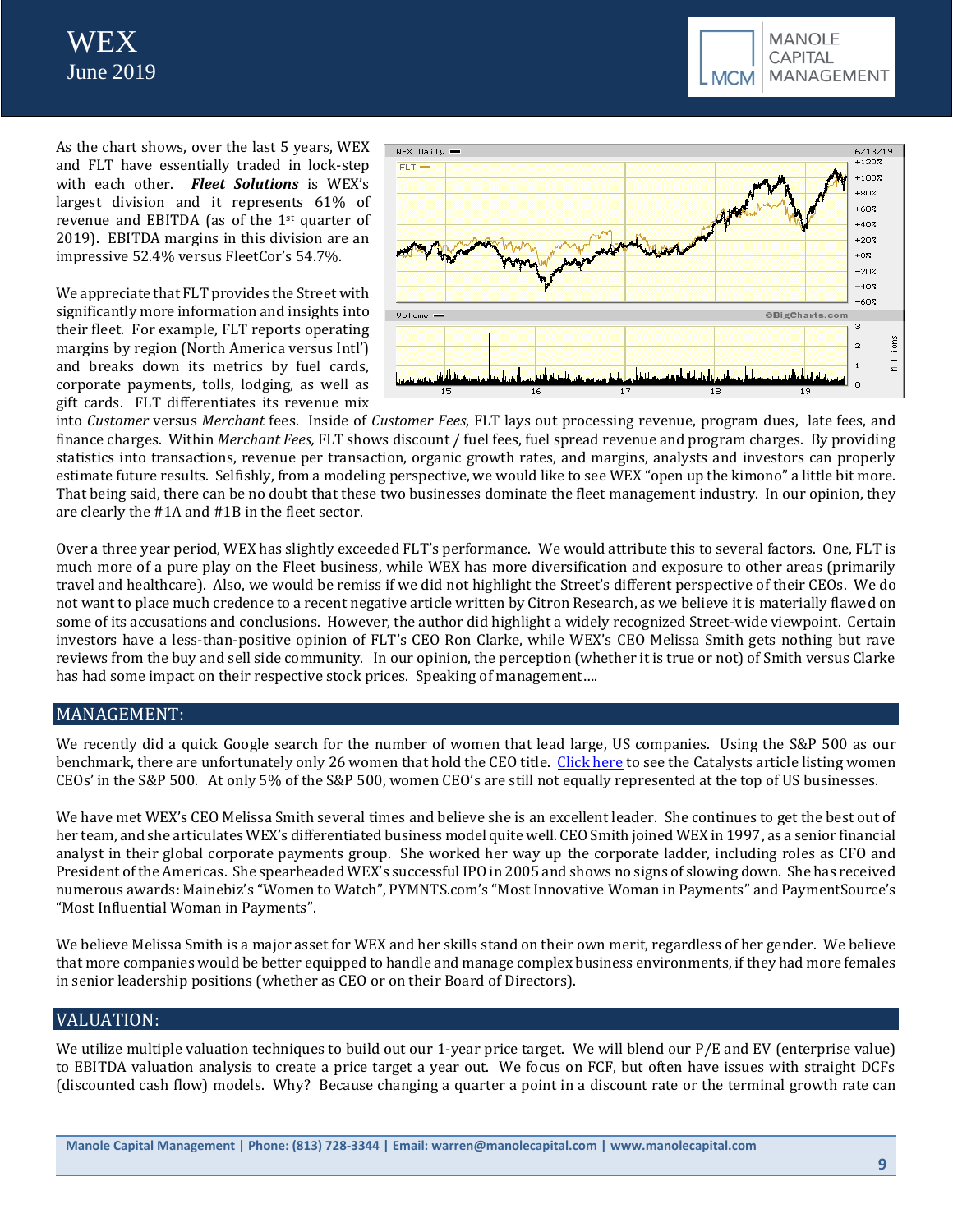



swing a valuation by a huge amount. We try not to let the model or numbers dictate our analysis, and prefer to interpret the metrics to build a proper framework.

Another valuation we like to utilize is a SoTP (sum-of-the-parts) analysis. This can often be useful, if a company has several divisions that could possibly be spun-out or divested. One could argue that WEX could breakup its business and let *Travel* or *Healthcare* or *Employee Benefits* stand on its own. At this point, we do not believe these segments are large enough to be independent. WEX is still building its three segments, both organically and through acquisitions. Since we do not envision management and the Board decided to split it up at this point in time, we will bypass doing a SoTP valuation. To keep things simple, our 1-year forward price target will be using a standard P/E and EV to EBITDA valuation methodology.

#### **Historical valuations:**

Using FactSet data and history as our guide, WEX has an average 3-year and 5-year forward P/E multiple of 19.8x and 19.5x respectively. On an EV to EBITDA basis, the forward multiple, over the 3-year and 5-year periods is 13.5x and 13.0x respectively. As we highlighted on page one, WEX is currently trading at 19.9x 2020 earnings, which is right at its 3-to-5 year average. Again, comparing WEX's current forward EV to EBITDA multiple of 13.0x, we see that it is trading right on its recent history average.

## Exhibit 9: FLT's valuation premium relative to the S&P has widened significantly over the last 2 quarters, but remains below 2014 and 2015 levels ...

NTM P/E, 2011-2019



Source: FactSet, Goldman Sachs Global Investment Research

As this chart shows, both WEX and FLT have traded at a premium to the overall market (using the S&P 500 as the benchmark). We hope that many of the details we have laid out in this note, to some extent, help prove why WEX deserves to trade at a premium valuation. If you want additional evidence, we look to WEX's peers to provide some confirmation on what fair value might be.

As we just discussed on the last page, we believe FLT is the best peer for WEX. FLT trades at 21.8x earnings and 15.9x EBITDA. On the B2B front, one could argue that WEX competes with Bottomline Technologies (EPAY), which trades at a forward P/E of 61x. In the travel business, Sabre and Amadeus trade at forward P/E's of 20.2x and 24.9x respectively.

Visa and Mastercard both operate payment platforms and these dominant networks trade at forward P/E's of 27.3x and 28.9x respectively. Global Payments is a Top 10, soon to be Top 5 payment processor, with its deal to merge with Total Systems. Vantiv combined with Worldpay in

2018 and recently was acquired by Fidelity National. While not a perfect comparison, there is a decent argument that GPN, WP and WEX are peers, since all handle payment processing, as well authorize, clear and then settle transactions. Worldpay trades at a forward P/E multiple of 23.4x and GPN trades at 24.3x forward estimates. In comparison to various payment processing peers, WEX is trading at a roughly 10% to 20% discount.

## **P/E:**

Starting with a traditional P/E calculation, we believe a low-20's forward multiple is fair, especially for a business of WEX's quality. As of today, WEX is trading at 23.7x this year and 20.2x next year's estimates. In comparison to the S&P 500, on 2020 estimates, WEX is trading at a roughly 20% premium.

Let's now spend a little time comparing how WEX compares to the overall market, in terms of revenue and earnings growth. WEX should be able to grow revenue next year in the low-to-mid teens. As of today, analysts expect the S&P 500 to grow sales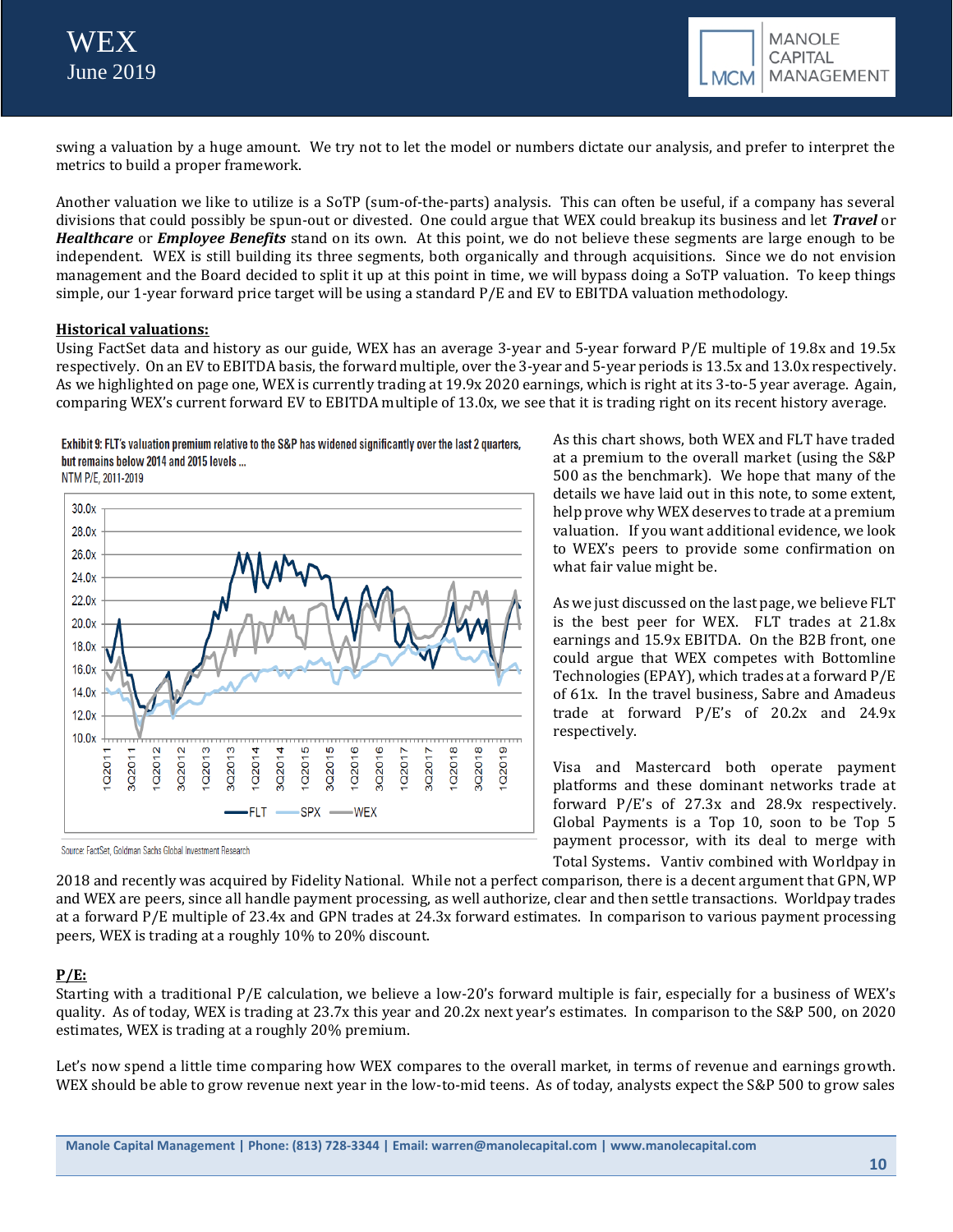



by 4%. We have more confidence in WEX's ability to generate revenue growth over 11%, than we do of the overall market to deliver 4%. On the earnings front, expect WEX should be able to meet and beat growth expectations of 17%. The S&P 500 is modeling in only 5% earnings growth next year. In our opinion, WEX deserves to trade at a 20% to 25% premium to the S&P 500, based on its excellent fundamentals, but we could argue it is justified considering it is growing revenue and earnings at 3x the level of the overall market.

In our financial model, we see earnings potentially equaling \$10.50 share in 2020. This would represent only 4% higher than current sell-side analysts' estimates. We like that we do not need to inflate WEX's current forward valuation multiple to arrive at our upside target. Taking that \$10.50 in 2020 earnings and rolling forward WEX's current P/E of 23.7x, would get to a price of \$252/share or 26% upside.

#### **EV to EBITDA**

For the next couple of years, EBITDA estimates are looking for mid-to-high teens growth. Right now, WEX's EV to EBITDA is 15.4x. Once again, this valuation isn't cheap. EBITDA and FCF growth are accelerating, providing management with ample resources to make necessary investments. In a positive environment, we model EBITDA reaching \$900 million in 2020. This would only be 3% higher than current Street estimates. Rolling that 15.4x EV to EBITDA multiple forward and using \$900 million in EBITDA, equates to a price target of \$260/share or 26% of upside.

Blending both the P/E and EV to EBITDA targets yields a 1-year forward target of \$256/share or 25% higher than today's price. As of today, there are 12 sell-side analysts covering WEX. 2/3<sup>rd'</sup>s are positive and have a "buy" or "outperform" rating, while  $1/3$ <sup>rd</sup> of this group are at a "hold". We like that we are conservative with our model and are not expecting herculean results. We believe that management can exceed expectations and maintain its multiple. As we laid out in this note, we see upside in results (especially from the Shell and Chevron portfolios) and believe the stock is poised to deliver over the next 12 to 18 months.

## RISKS:

All businesses have risks and issues for investors to be concerned with. WEX is no different….

#### **Valuation:**

As page one shows and our "Valuation" section discusses in detail, WEX trades a premium to the overall market. As long-term investors, we would love to own shares of WEX at a lower price point. However, companies that possess these type of characteristics, rarely are at "cigar butt" valuations. WEX deserves to trade at a premium to the overall market because it is a growth company, with excellent prospects in an intriguing and emerging category – FINTECH. With any investment, we look for companies that meet certain characteristics. We have listed these desirable traits below, and rest assured that WEX "checks the box" for us as long-term investors.

#### **Ideal Manole Capital Characteristics:**

- High barriers to entry and a "moat" around the franchise
- Market share leaders with durable competitive advantages
- Pricing power and flexibility to withstand market volatility
- Recurring revenues and sustainable business models
- Strong balance sheets with predictable free cash flow
- Excellent management teams properly allocating capital

## **Fuel:**

As WEX investors, our biggest risk is something that WEX has absolutely no control over. Besides analyzing and covering the space for nearly 25 years, one of the reasons we love the FINTECH sector is that the payments industry has years and years of secular growth opportunities ahead of it. Unfortunately, the energy sector is volatile and cyclical in nature. The price of fuel has numerous inputs (supply/demand, Middle East tensions, rig counts, global growth, etc), which move price up and down. We simply prefer consistent secular growth versus unpredictable cyclical businesses.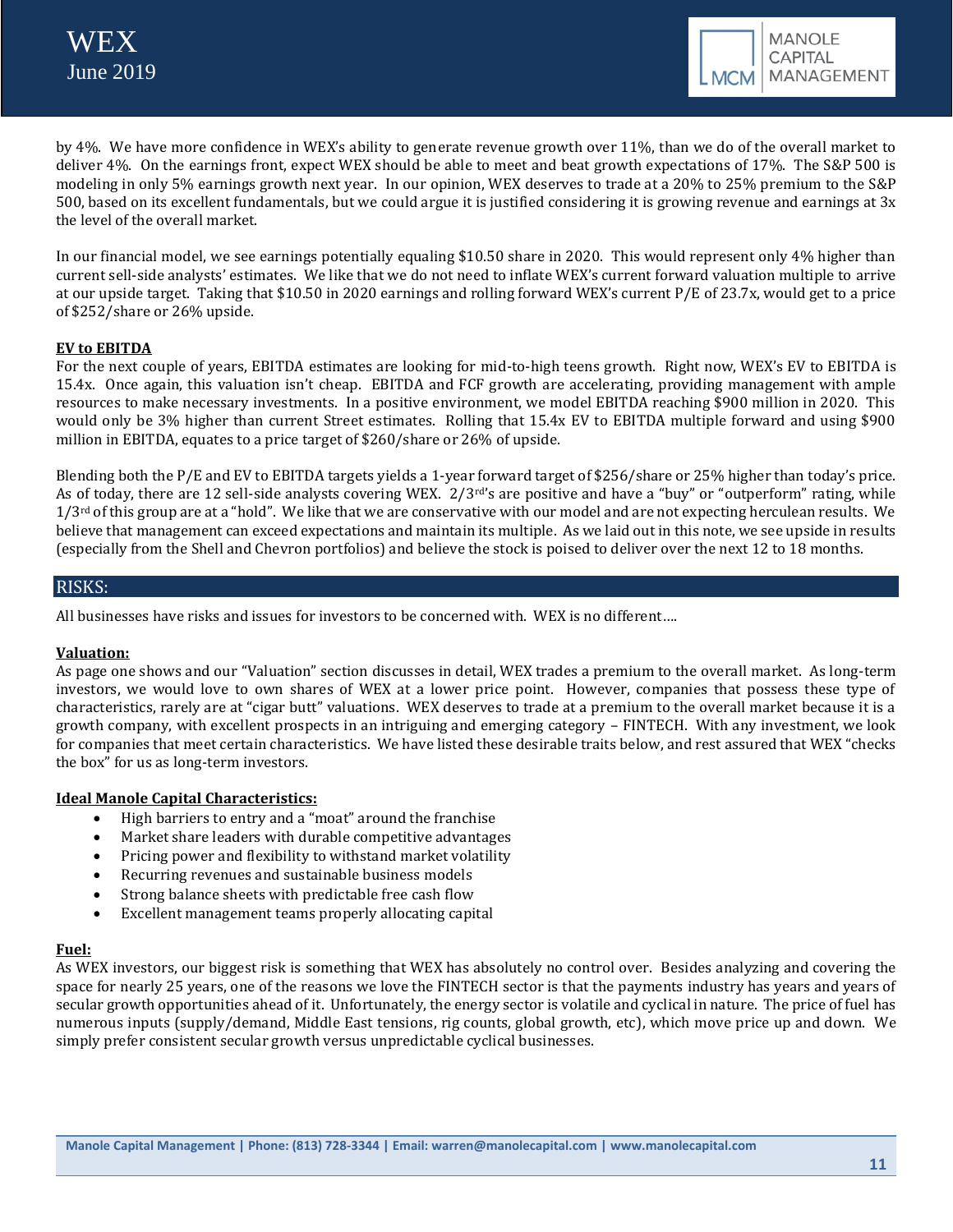



At its most basic level, in its largest business segment *(Fleet Solutions*), WEX helps customers purchase fuel. 20% of WEX's revenue is related to the dollar amount of fuel purchased by these customers. As a result, volatility in fuel prices (especially lower prices) has an adverse effect on the WEX's revenues and profits.

Using NYMEX fuel futures, prices are trending upwards, to roughly \$2.95. WEX management assumed and guided for average fuel prices in the \$2.85 range, so this just happens to be a positive or slight benefit this quarter. Fuel prices are historically volatile, and they just as easily could have been \$0.10 to \$0.20 lower (a negative for WEX). To frame the fuel impact, management believes that a \$0.10 change in the average US fuel price equates \$14 to \$15 million in revenue and roughly \$0.20 to earnings. We like that we can quantitatively measure and frame the upside and downside with fuel price swings. Before WEX reports, we have ample information, time and insight into what the blended (60% gasoline, 40% diesel) fuel prices are.

With excellent growth in its non-Fleet businesses, the mix of revenue and profits generated and tied to fuel was declining. Back in 2016, the impact of a modest \$0.10 fuel price change impacted earnings by 4.5%. Just two years later, the earnings impact declined to only 2.1%. However, in 2019, fuel sensitivity is now rising at WEX. Why? The sizeable Shell and Chevron portfolio acquisitions (mentioned above) will lift the percentage of the business coming from *Fleet Solutions*.

We try not to let the underlying fuel price swings impact our long-term philosophy. Some quarters fuel will help. Some quarters fuel will hurt. We do not let this input sway our investment philosophy. Our bigger picture thinking is…Does WEX provide a service that customers need, want and find valuable? We believe it does and we would personally rather focus on the fundamentals of the underlying business, than worry about the macro, or in this case, the price of fuel. We have found that panicking or trading due to daily swings in fuel price curve is unhealthy and unprofitable. We understand that fuel price changes get adjusted in the daily stock price of WEX. In addition, sell-side analysts look at the fuel futures curve, and update their models and estimates. In our opinion, there are more pressing issues to focus on (like the fundamentals) than concerning ourselves with the fuel futures curve. We cannot control the infatuation WEX's stock price correlation with fuel prices, but we can focus on the items we deem truly important.

This chart shows this decision as wise. Over the last 5 years, WEX has significantly outperformed the oil and gas index (XOI). That index is obviously much more aligned and tied to the price of oil and gas. There absolutely is a correlation between WEX's stock price and the price of fuel. We would suggest any WEX investor attempt to take a bigger picture perspective.

#### **Credit:**

WEX owns its own bank and this provides it with a key funding advantage, of roughly 200 basis points. In addition, by owning a bank, WEX has the control to issue its own cards. While most banks have massive securitization funding needs, WEX seems to have this process on auto-pilot.



It is not the banking that is a concern for us, rather it is credit and potential portfolio losses. Quite simply, WEX is providing credit to its customers, by incurring charges and managing those payments. WEX does not get reimbursed until several days later. In the event of fraud or a client default, WEX is left "holding the bag", or in this case, the loss. Elevated levels of credit losses and/or card fraud have a negative impact on earnings, dollar for dollar.

Over the last several years, when credit losses occur, WEX's stock is negatively impacted. If you want to see this credit impact, just look at any chart for WEX. The downward wiggles are either due to large swings in fuel prices or a surprising credit hiccup. Inside of our FINTECH portfolio, we understand and acknowledge that WEX has more credit risk, than we typically take with our payment positions (acquirers, processors or networks). We are comfortable that WEX management has the tools and capabilities to manage client transactions and monitor these credit risks.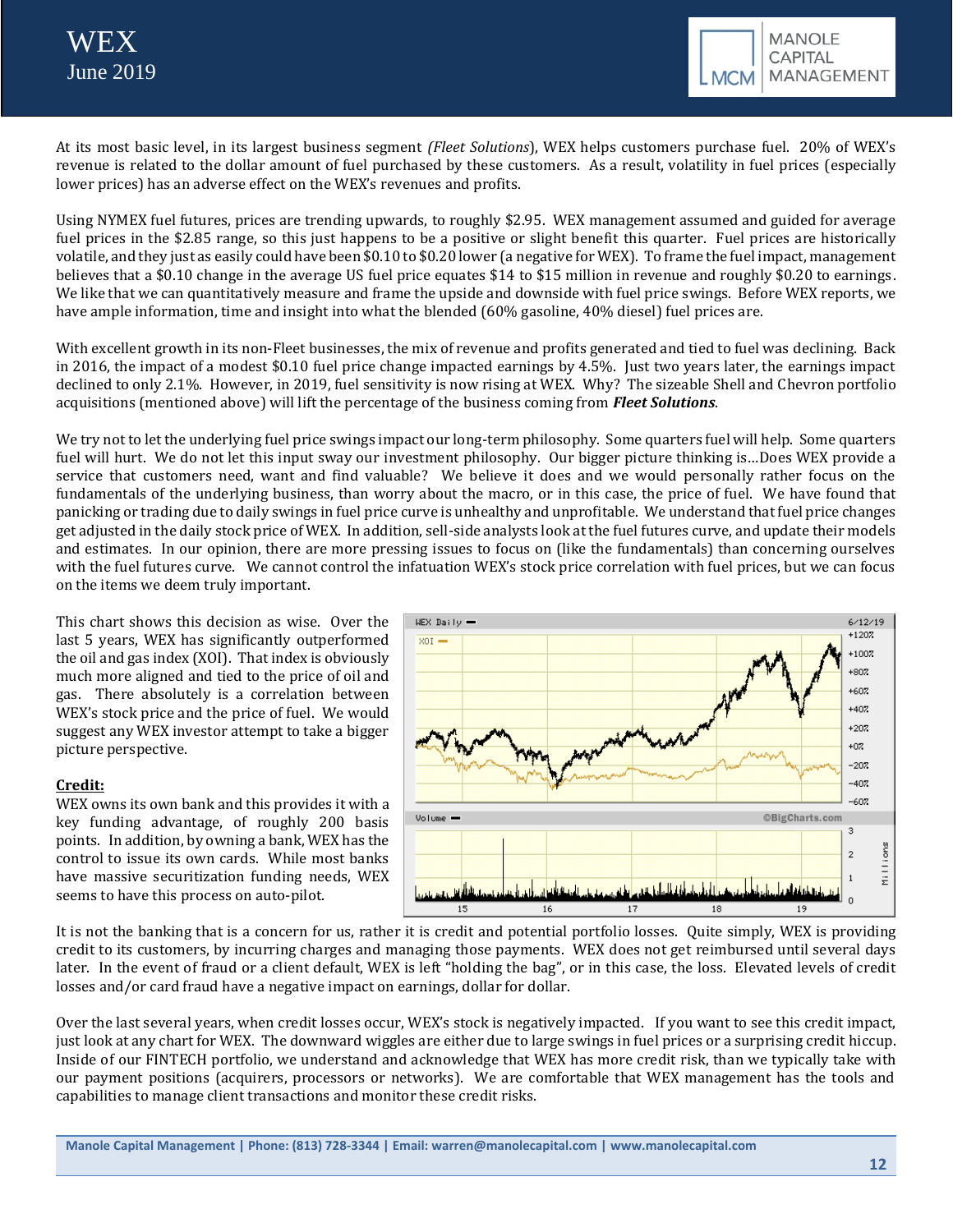

## **Acquisitions:**

As bottoms up, fundamental analysts, we always need our companies to generate sustainable organic growth. Growing organically always is better than growing simply through acquisitions. WEX checks the box with its impressive organic growth, but it is too dependent on deals?

Another risk is that acquisitive companies can eventually stumble or "hit the wall". Whenever a company, especially one that makes as many transactions and deals as WEX, there are risks. How will this acquired company get integrated? Will the acquiring company be able to absorb new employees? Is the current culture of this organization flexible and welcoming? On the infrastructure side of the equation, there are additional worries. Will new systems, platforms, technology and business models easily come on-board? Lastly, there are valuation and questions on rational capital allocation. Was management disciplined in their acquisition? Why was this acquired company so eager to sell? Was the price paid too aggressive or was their future outlook potentially overstated? Clearly, any business that relies on deals and acquisitions, creates a level of uncertainty and risk for investors.

We feel like WEX has a solid infrastructure in place to vet potential deals and to pay a fair, and not too exorbitant a price. Any acquisition-focused strategy exposes a company to the twin risk of overpaying for a business and then potentially struggling to integrate such businesses. From our conversations with management, we believe they have a disciplined approach to deals. WEX considers accretion, five year return on investment, cash flow projections, price paid, valuation and insures the new business fits with WEX's overall strategy. While no team is perfect, we are comfortable that WEX has the necessary processes in place to continue to make solid, accretive acquisitions.

#### **Client Concentration / Renewals:**

Additional risks are normal business risks, like the failure to renew key agreements or clients. For example, inside of the Healthcare division, WEX has some channel conflict following its acquisition of Discovery Benefits. In addition, with its recent large wins of Shell and Chevron, WEX has somewhat more customer concentration risk. Once again, these can be good problems to have. With client retention in the high-90's, we do not believe this is an item that would prevent us from owning WEX.

## GRADUATION:

Many colleges and universities recently held graduation ceremonies. This got us thinking about how WEX will be graduating soon too. What do we mean? WEX should shortly graduate from a mid-cap company to a large-cap company. On page one, we mentioned how WEX is not in the S&P 500. A year ago, WEX's primary competitor (FleetCor) wasn't in the S&P 500 either. Getting added to the index can be a nice boost, normally in the 5% to 10%. In June of 2018, FLT got added to the S&P 500 index and popped higher.

It is estimated that there is over \$4.3 trillion in index products. The 500 or so companies in the S&P 500 represent roughly 80% of the total available US market capitalization. Each and every day, there are numerous articles and reports highlight how indexing continues to steal market share from traditional, active managers. As fundamental managers, we would prefer it you didn't rub it in! Over the next one to two years, we will not be surprised if WEX gets added to the S&P 500. There is no guarantee that this will occur, so do not hold your breathe. It is just something that *should* occur, when the index finally wakes up to WEX's double-digit growth and superior market positioning. In the meantime, WEX can continue to be our stealthy mid-cap play.

## CONCLUSION:

Even after an impressive 3-to-5 year run, we believe WEX has significant upside. WEX's business model generates predictable and sustainable revenue growth. It maintains extremely high retention rates and its clients willingly sign long-term contracts. Each year, WEX flexes its pricing power by taking annual price increases of 1% to 2%. Like many payment networks, WEX operates a leverageable platform, that should enable it to generate very high incremental, transaction-based margins. By focusing on operating margin expansion, management can turn above average sales growth into faster earnings and FCF growth. In 9 of the last 10 quarters, we applaud management for delivering year-over-year operating margin improvement.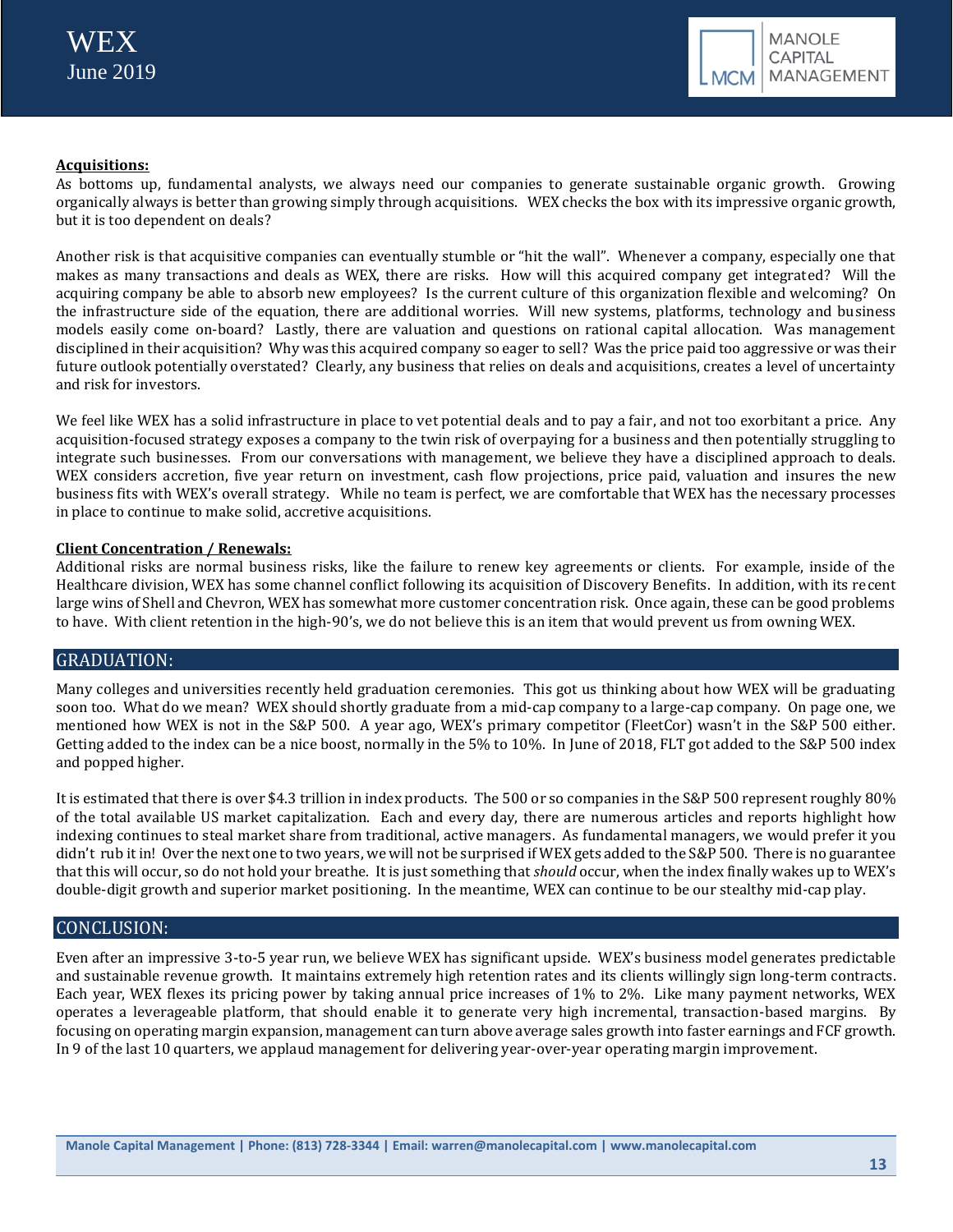



WEX is a uniquely diversified company, versus traditional FINTECH businesses. While the *Fleet Solutions* business is impacted by the cyclical nature of fuel prices, we appreciate the secular nature and growing importance of WEX's *Corporate Payments* and its *Health* business. These non-Fleet businesses, at roughly 40% of WEX's revenue, are less cyclical, not impacted by volatile fuel prices, and are growing in the mid-teens.

WEX has a durable competitive advantages and has established very high barriers to entry with its closed-loop network. Its competitive position is defensible, and it continues to widen its moat with selective and targeted acquisitions. WEX's technology is sophisticated, scalable, but easy-to-understand as well as implement. We love that WEX operates in large and expanding markets, so the future has numerous evergreen opportunities. Finally, WEX has an excellent management team, that has done a solid job of allocating capital.

There are not many companies that can comfortably provide long-term growth targets of 10% to 15% for revenue and 15% to 20% for net income. In our opinion, WEX has over 25% of upside, over the next year or so. Plus, we want to own a company based in Maine, so we can visit management (during the warmer summer months) and get a great lobster roll